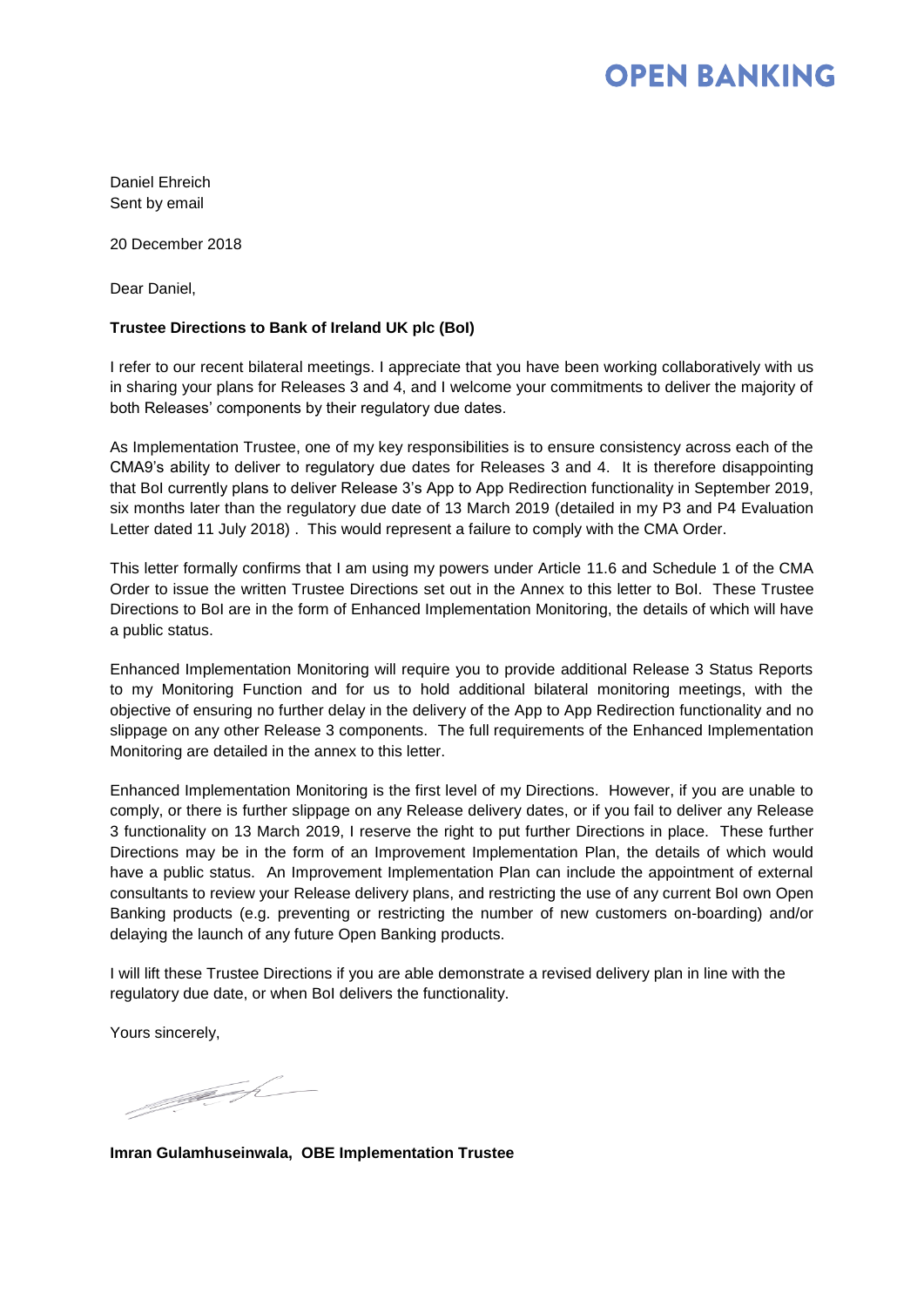# **OPEN BANKING**

## **Annex to Trustee Letter**

On 10 December 2018 the Implementation Trustee provided BoI with draft directions specifying and describing the steps to be taken by BoI. The Implementation Trustee has had regard to the representations received on the draft directions, and now issues these Directions.

## **Trustee Directions issued under Article 11.6 and Schedule 1 of the Retail Banking Market Investigation Order 2017**

## **1. Background and Interpretation**

1.1 On 2 February 2017 the CMA made the Retail Banking Market Investigation Order 2017 (the Order). For the purpose of these Directions all terms unless expressly stated otherwise shall be as defined in the Order.

1.2 On 10 July 2018 the Implementation Trustee submitted a revised Agreed Timetable and Project Plan to the CMA. The CMA gave notice of its approval of the revision on 11 July 2018. The revision contained inter alia a requirement for Providers to deliver App-to-App authentication functionality for AIS and PIS redirection, by 13 March 2019.

1.3 On 17 September 2018, BoI informed the Implementation Trustee that it would be unable to deliver App-to-App Redirection functionality by 13 March 2019. BoI submitted a proposal to the Implementation Trustee under which it currently plans to deliver this functionality in full by 13 September 2019.

1.4 The small number of BoI customers impacted by this delay will still be able to access the full range of Open Banking services during the delay period.

### **2. Commencement, revocation and variation**

2.1 The Directions come into force on 20 December 2018.

2.2 Once in force these Directions will continue to be in force until such time they are varied or revoked by the Implementation Trustee under the Order. The variation or revocation of these Directions does not affect the validity or enforceability of any right or obligations that arose prior to such variation or revocation.

2.3 The Implementation Trustee shall revoke these Directions on confirmation by the Implementation Trustee's Monitoring Function that BoI is able to demonstrate a revised delivery plan in line with the regulatory due date, or when BoI delivers all Release 3 functionality, including the App to App Redirection functionality.

### **3. Actions specified with respect to Enhanced Implementation Monitoring**

3.1 BoI to provide monthly Release 3 Status Reports to the Monitoring Function. These Status Reports to cover: